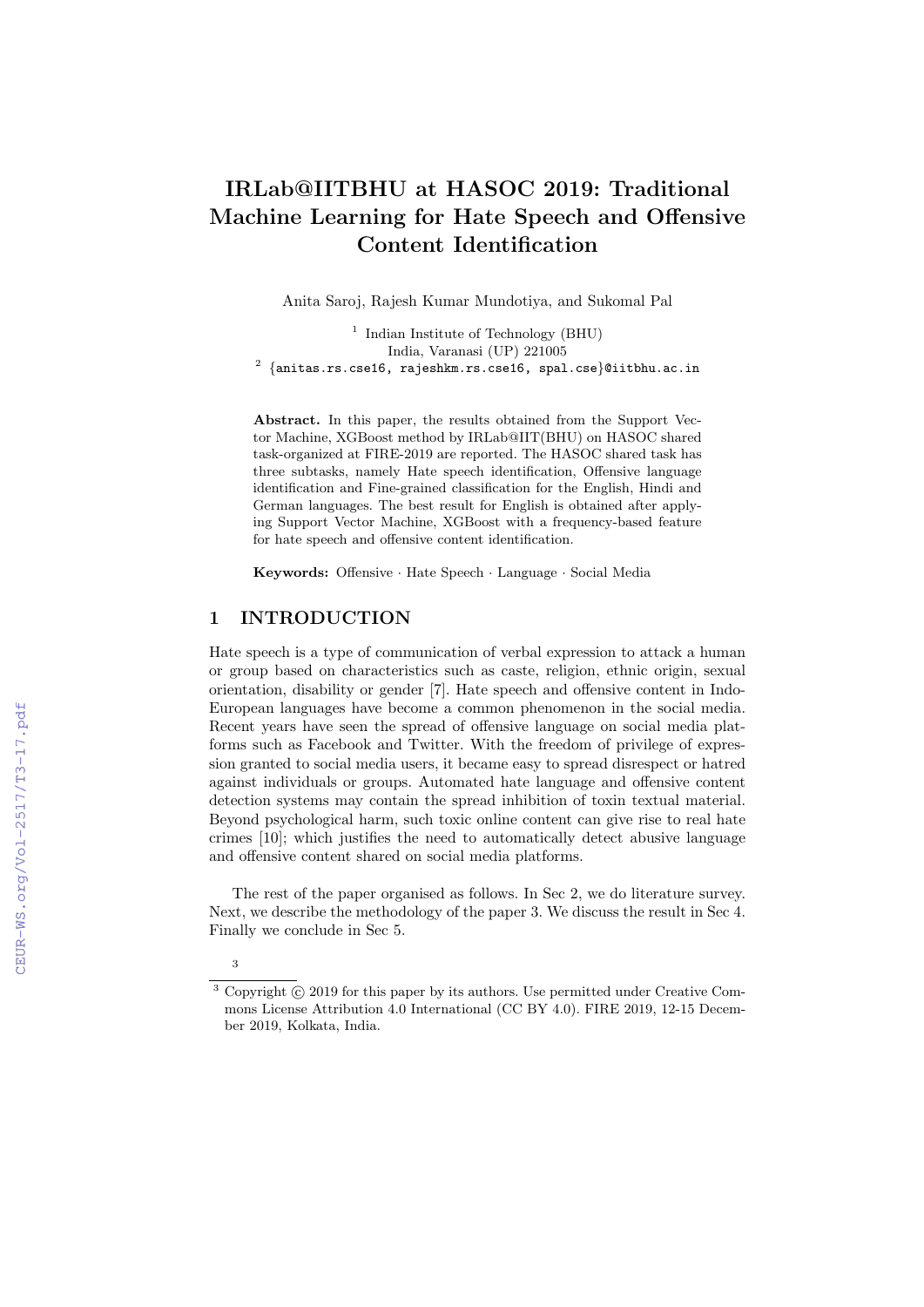Anita Saroj, Rajesh Kumar Mundotiya, and Sukomal Pal

# 2 RELATED WORK

Over the last few years, several studies on hate speech and offensive content identification have been published. The literature has explored different offensive and abusive language identification problems ranging from aggression to cyber bullying, hate speech, poisonous comments and offensive language. We briefly discuss each of them in this section.

#### 2.1 Aggressive content identification

The first shared task on aggression identification is Trolling, Aggression and Cyberbullying (TRAC-1) at COLING 2018. In this task Aggressive Language Identification on Facebook and Twitter data targeted using word embeddings and sentiment features [13]. Moreover, the best result were obtained through sentiment features with Random Forest (RF) and Support Vector Machine (SVM) with 0.5830, 0.5074 accuracies, respectively. Later, efforts went to develop a classifier that could discriminate between overly aggressive, hidden aggressive, and non-aggressive text. Long short-term memory (LSTM), Convolutional Neural Network (CNN)-LSTM, Bidirectional LSTM with Glove embeddings, the combination of the Passive-Aggressive (PA) and SVM classifiers with characterbased n-gram where n is from 1 to 5, TF-IDF as feature representation were used for aggression identification. The best system explained above to achieve a weighted F-score of 0.64 on the Facebook test set entitled as English and Hindi, and the best scores for the surprise set were 0.60 and 0.50 for Hindi and English respectively [8, 16, 1, 18, 19].

#### 2.2 Bullying content identification

Bullying, also known as peer victimization, has been recognized as a serious national health issue by the White House (2011), the American Academy of Pediatrics (2009), and the American Psychological Association (2004) [5, 2, 6]. The growing research into cyberbullying in online social networks have catalyzed by the widespread and profound consequences of abuse. Earlier research works on automatic cyberbullying detection have mainly focused on using (sophisticated) text-based methods [4, 12, 15]. Expanded the text-based identification approach to model the use of hashtags, simultaneously with the emotions the spatio-temporal cyberbullying measures to understand and explore. [17].

#### 2.3 Hate speech identification

Hate speech is a statement of intent to offend another and use cruel or abusive language based on actual or perceived membership to another group [3]. Established a lexical baseline for discriminating between profane and hate speech on the standard dataset this is the main aim of the paper [9]. The authors adopted a linear support vector machine classifier with three groups of extracted features for these tests: word skip-grams, surface n-gram and Brown cluster.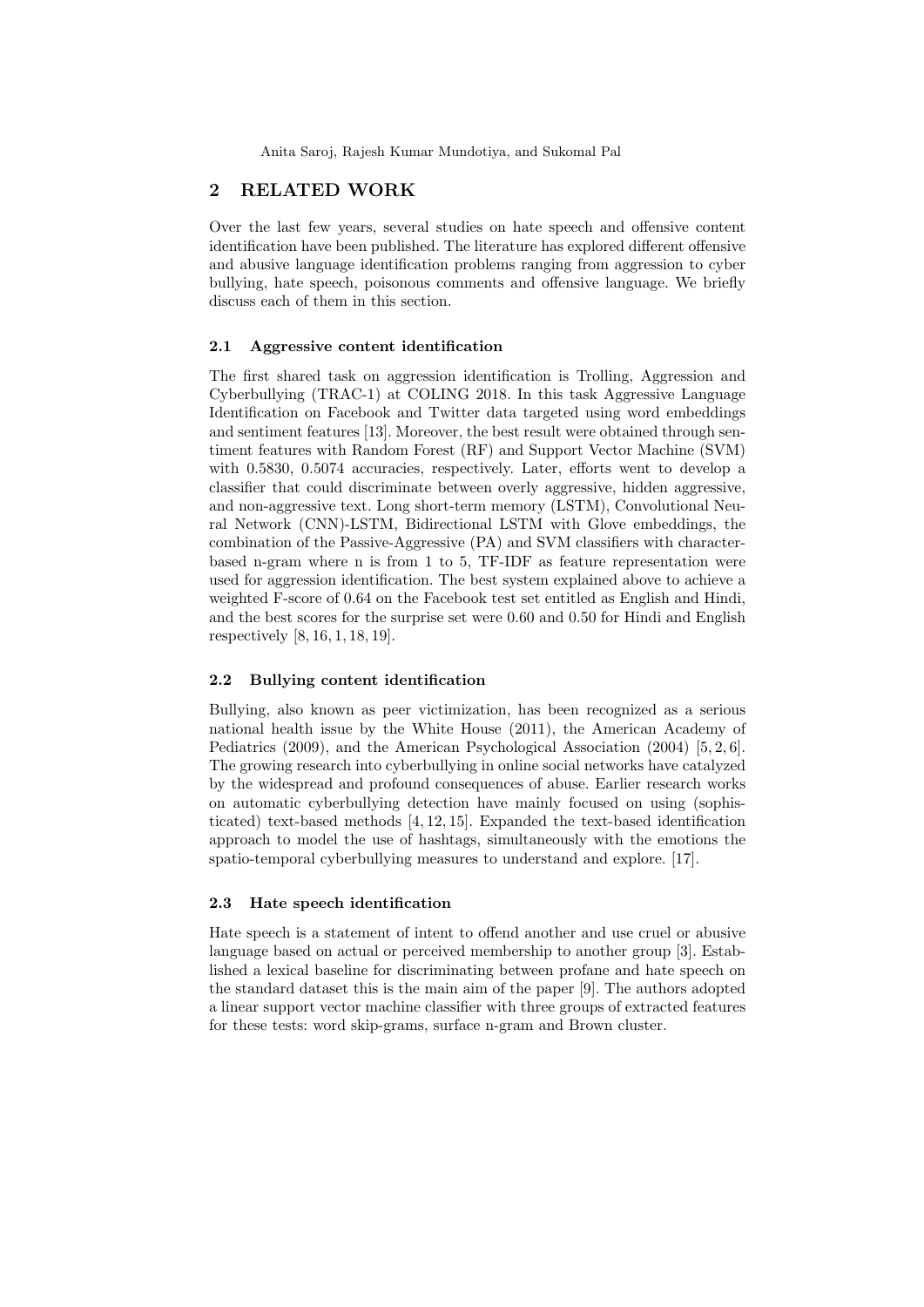#### 2.4 Offensive language identification

User-generated content on social media platforms such as Twitter often includes a high level of rude, offensive or sometimes hateful language [20]. Increasing vulgarity in online discussions and user comment sections have recently been discussed as relevant issues in society as well as in science [14], and identified offensive tweets with an accuracy of 83.14 %, f1-score 0.7565 on the real test data for the classification of offensive vs non-offensive.

# 3 METHODOLOGY

In this paper, we focus on hate, offensive, and profane exclusively, for English. We participated in the competition using the team name IRLAB@IITBHU. Figure 1 shows the methodology of the paper.

#### 3.1 Data

The dataset was created from Twitter, Facebook and distributed in tab-separated format. We have participated for all three sub-tasks of English language [11]. The size of training and testing data is 5852 and 1153 posts for the English language, respectively. In Sub-task A the HOF containing Hate, offensive, and profane posts are 288, and NOT not containing any Hate speech, offensive content posts are 865. In Sub-task B, HATE Hate speech posts are 124, and NONE posts are 865. Offensive posts are 71, and Profane posts are 93. In Sub-task C, NONE posts are 865, and TIN (Targeted Insult) posts are 245, and UNT (Untargeted) posts are 43.

#### 3.2 Pre-processing

First the data were cleaned using the tweet preprocessing library<sup>4</sup>. We got the cleaned data after removing the Retweets Symbols (RT), Hashtag, URL's, Twitter Mentions, Emoji's and Smileys. The preprocessed data also exclude the English stop words (available in  $\text{NLTK}^5$ ) while tokenizing the sentences for the extraction of frequency-based feature extraction. The Hate speech, Offensive and Profane have been predicted through TF-IDF feature.

## 3.3 Classifier

We use two machine learning classifiers Support Vector Machine (SVM) and XG-Boost (XGB) classifying for classification of Hate speech, Offensive and Profane. The input for both the classifier is in the form of TF-IDF feature matrix and output is a label for the categorical result. Both the classifiers give a different score, as classifiers have different specialities.

<sup>4</sup> https://pypi.org/project/tweet-preprocessor/

 $^5$ https://www.nltk.org/  $\,$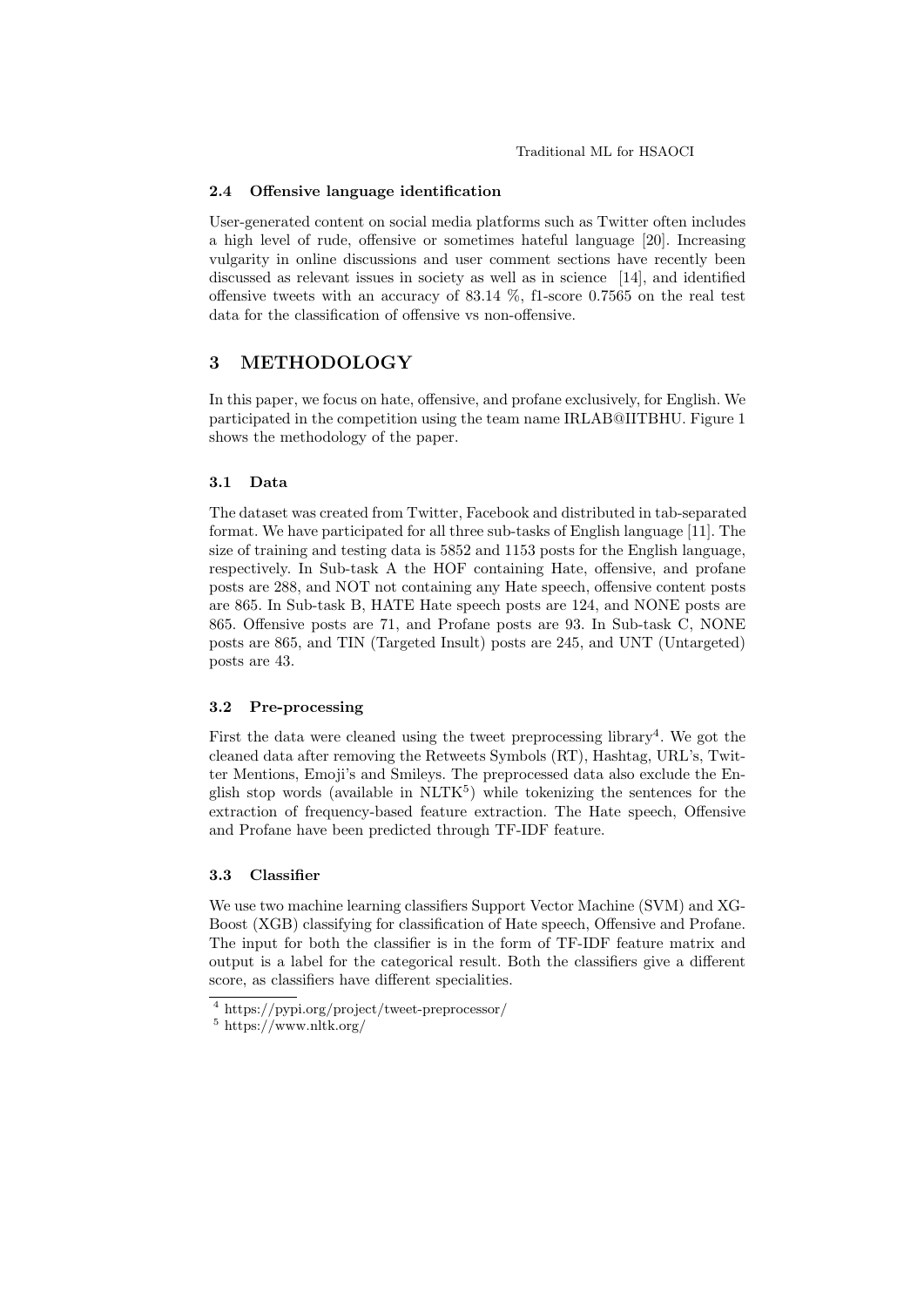

Fig. 1. Diagram of Hate speech, Offensive and Profane Classifier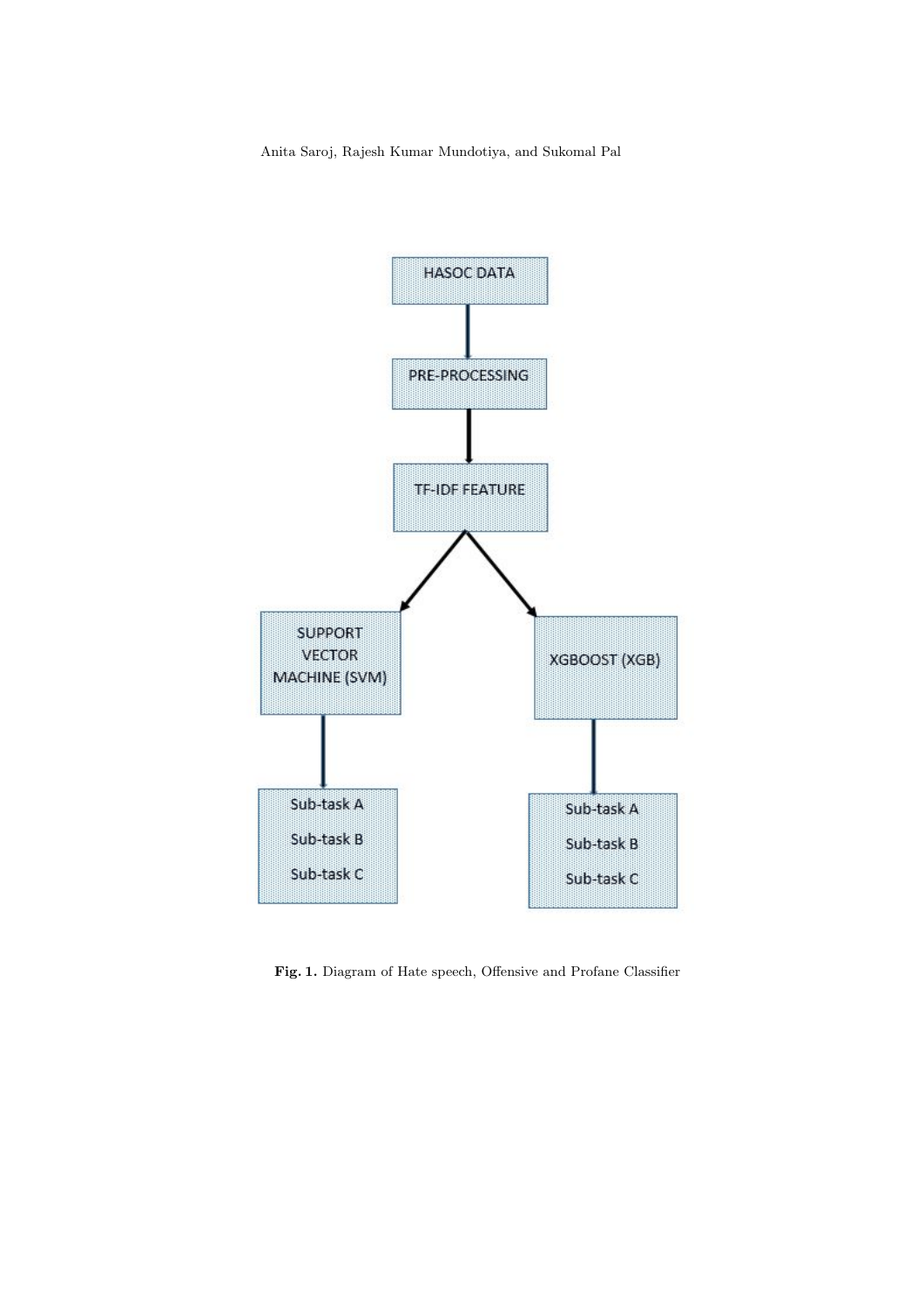# 4 RESULTS

We start by investigating the accuracy of our TF-IDF features based on machine learning method for this task. We first train the classifier, with each of them using a type of TF-IDF feature. The results of these experiments are listed in Table 1 and Table 2. In Sub-task A, accuracy of XGBoost is 81% better as compared to SVM 73%. The Sub-task B and Sub-task C accuracy is 80% the same for the XGBoost.

Table 1. Classifier result of HASOC dataset at Precision, Recall, F-score and Accuracy in %.

| Tasks       | Model       | <b>SVM</b> |      |      | <b>XGBoost</b>                                                    |      |      |
|-------------|-------------|------------|------|------|-------------------------------------------------------------------|------|------|
|             | Labels      |            |      |      | Precision Recall F <sub>-1</sub> Precision Recall F <sub>-1</sub> |      |      |
| Sub-task A  | HOF         | 0.47       | 0.65 | 0.54 | 0.69                                                              | 0.41 | 0.51 |
|             | <b>NOT</b>  | 0.87       | 0.76 | 0.81 | 0.83                                                              | 0.94 | 0.88 |
| Sub-task B  | HATE        | 0.16       | 0.08 | 0.11 | 0.50                                                              | 0.01 | 0.02 |
|             | <b>NONE</b> | 0.80       | 0.95 | 0.87 | 0.80                                                              | 0.99 | 0.88 |
|             | <b>OFFN</b> | 0.00       | 0.00 | 0.00 | 0.00                                                              | 0.00 | 0.00 |
|             | PRFN        | 0.73       | 0.52 | 0.60 | 0.86                                                              | 0.71 | 0.78 |
| Sub-task Cl | <b>NONE</b> | 0.85       | 0.80 | 0.83 | 0.83                                                              | 0.96 | 0.89 |
|             | TIN         | 0.41       | 0.58 | 0.48 | 0.65                                                              | 0.38 | 0.48 |
|             | UNT         | 0.00       | 0.00 | 0.00 | 0.00                                                              | 0.00 | 0.00 |

Table 2. Classifier result on testing dataset in %.

| Task       | Sub-task A |                                                                                           |      | Sub-task B |        |      | Sub-task C |        |      |
|------------|------------|-------------------------------------------------------------------------------------------|------|------------|--------|------|------------|--------|------|
| Model      |            | Macro_f1 Weighted_f1 Accuracy Macro_f1 Weighted_f1 Accuracy Macro_f1 Weighted_f1 Accuracy |      |            |        |      |            |        |      |
| <b>SVM</b> | 0.675      | 0.741                                                                                     | 0.73 | 0.3949     | 0.7116 | 0.76 | 0.4364     | 0.723  | 0.72 |
| XGBoost    | 0.6967     | 0.7881                                                                                    | 0.81 | 0.4193     | 0.7283 | 0.80 | 0.4578     | 0.7704 | 080  |

# 5 CONCLUSION

In this paper we used text classification techniques to recognise among hate speech, profane and offensive posts. As a baseline we use XGBoost and a SVM classifier. The best result was achieved by XGBoost achieving 81% accuracy. The results displayed in this paper showed that identification of profanity from abusive language is a very challenging task.

## References

1. Aroyehun, S.T., Gelbukh, A.: Aggression detection in social media: Using deep neural networks, data augmentation, and pseudo labeling. In: Proceedings of the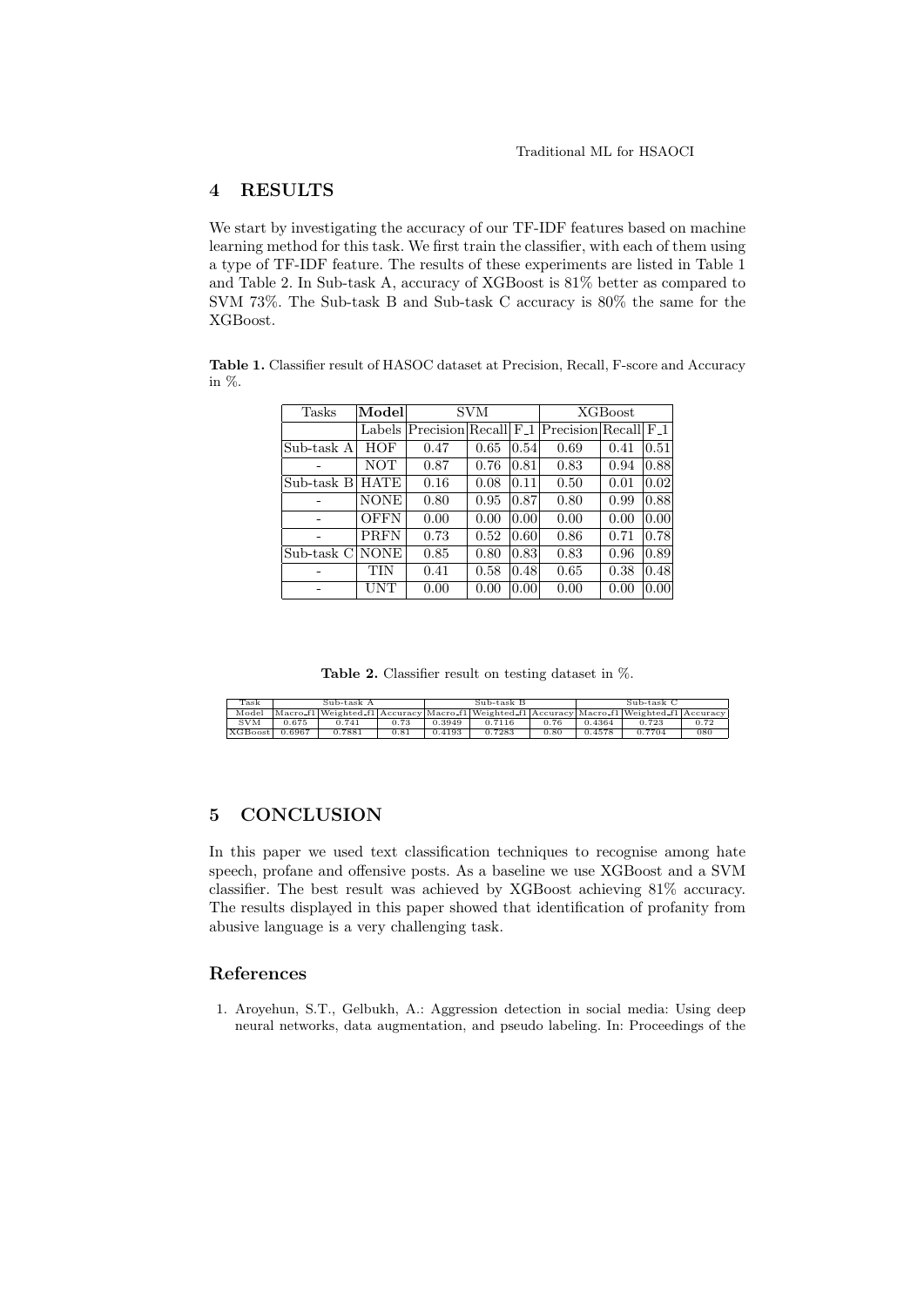Anita Saroj, Rajesh Kumar Mundotiya, and Sukomal Pal

First Workshop on Trolling, Aggression and Cyberbullying (TRAC-2018). pp. 90– 97 (2018)

- 2. Association, A.P., et al.: Apa resolution on bullying among children and youth. Washington, DC: American Psychological Association pp. 1–4 (2004)
- 3. Britannica, E.: Britannica academic. Encyclopædia Britannica Inc (2015)
- 4. Dinakar, K., Jones, B., Havasi, C., Lieberman, H., Picard, R.: Common sense reasoning for detection, prevention, and mitigation of cyberbullying. ACM Transactions on Interactive Intelligent Systems (TiiS) 2(3), 18 (2012)
- 5. House, W.: Background on white house conference on bullying prevention (2011)
- 6. Committee on Injury, V., Prevention, P., et al.: Role of the pediatrician in youth violence prevention. Pediatrics 124(1), 393–402 (2009)
- 7. Johnson, N., Leahy, R., Restrepo, N.J., Velasquez, N., Zheng, M., Manrique, P., Devkota, P., Wuchty, S.: Hidden resilience and adaptive dynamics of the global online hate ecology. Nature pp. 1–5 (2019)
- 8. Kumar, R., Ojha, A.K., Malmasi, S., Zampieri, M.: Benchmarking aggression identification in social media. In: Proceedings of the First Workshop on Trolling, Aggression and Cyberbullying (TRAC-2018). pp. 1–11 (2018)
- 9. Malmasi, S., Zampieri, M.: Detecting hate speech in social media. arXiv preprint arXiv:1712.06427 (2017)
- 10. Matsuda, M.J.: Public response to racist speech: Considering the victim's story. In: Words That Wound, pp. 17–51. Routledge (2018)
- 11. Modha, S., Mandl, T., Majumder, P., Patel, D.: Overview of the HASOC track at FIRE 2019: Hate Speech and Offensive Content Identification in Indo-European Languages. In: Proceedings of the 11th annual meeting of the Forum for Information Retrieval Evaluation (2019)
- 12. Nahar, V., Li, X., Pang, C., Zhang, Y.: Cyberbullying detection based on textstream classification. In: The 11th Australasian Data Mining Conference (AusDM 2013) (2013)
- 13. Orasan, C.: Aggressive language identification using word embeddings and sentiment features. In: Proceedings of the First Workshop on Trolling, Aggression and Cyberbullying (TRAC-2018). pp. 113–119 (2018)
- 14. Ramakrishnan, M., Zadrozny, W., Tabari, N.: UVA wahoos at SemEval-2019 task 6: Hate speech identification using ensemble machine learning. In: Proceedings of the 13th International Workshop on Semantic Evaluation. pp. 806–811. Association for Computational Linguistics, Minneapolis, Minnesota, USA (Jun 2019). https://doi.org/10.18653/v1/S19-2141, https://www.aclweb.org/anthology/S19- 2141
- 15. Reynolds, K., Kontostathis, A., Edwards, L.: Using machine learning to detect cyberbullying. In: 2011 10th International Conference on Machine learning and applications and workshops. vol. 2, pp. 241–244. IEEE (2011)
- 16. Risch, J., Krestel, R.: Aggression identification using deep learning and data augmentation. In: Proceedings of the First Workshop on Trolling, Aggression and Cyberbullying (TRAC-2018). pp. 150–158 (2018)
- 17. Sui, J.: Understanding and fighting bullying with machine learning. Ph.D. thesis, Ph. D. dissertation, The Univ. of Wisconsin-Madison, WI, USA (2015)
- 18. Wiegand, M., Siegel, M., Ruppenhofer, J.: Overview of the germeval 2018 shared task on the identification of offensive language (2018)
- 19. Zampieri, M., Malmasi, S., Nakov, P., Rosenthal, S., Farra, N., Kumar, R.: Predicting the Type and Target of Offensive Posts in Social Media. In: Proceedings of NAACL (2019)